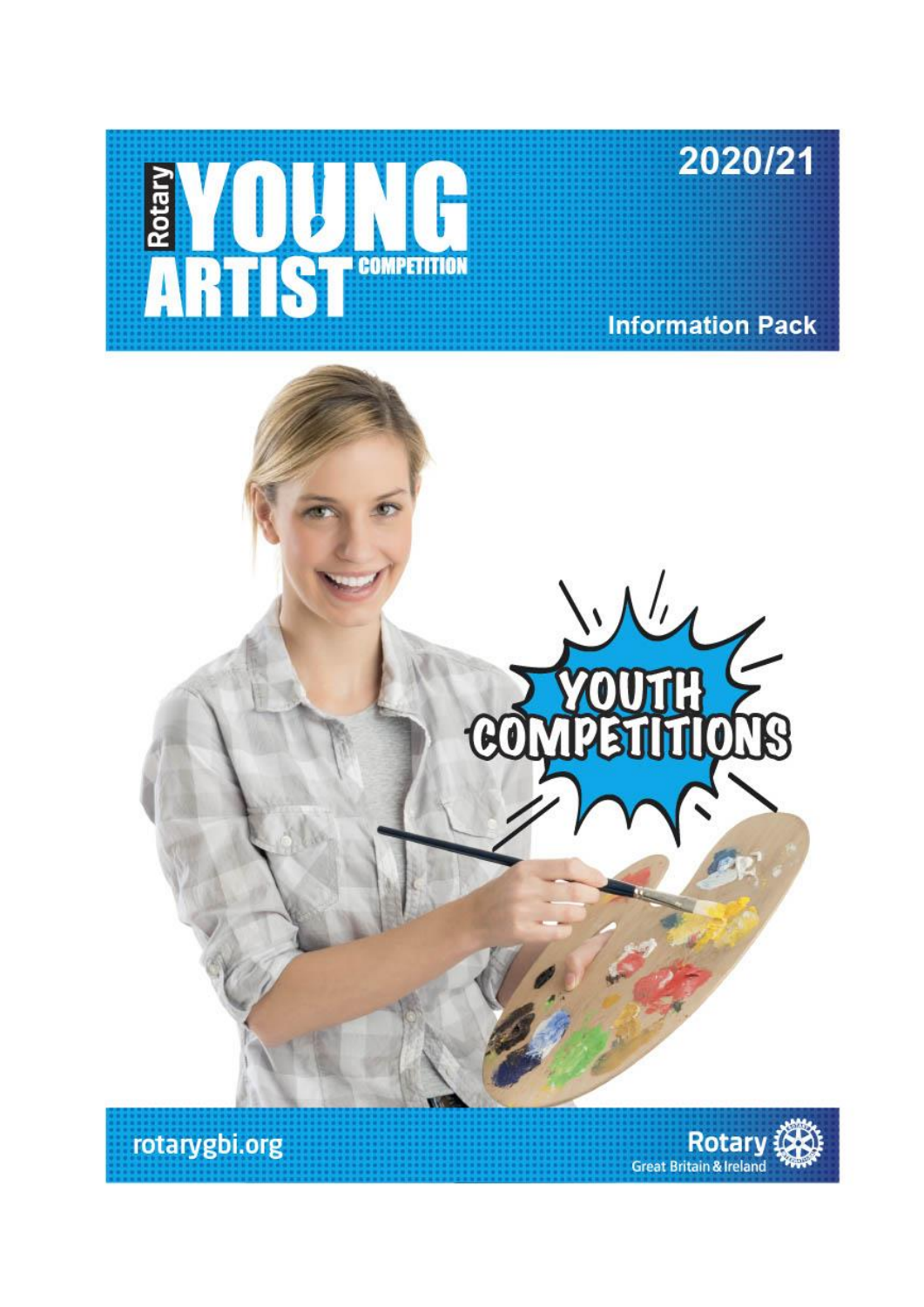

# **Information Pack for 2020 – 2021**

### **Content: Theme** Page 2 **Introduction** Page 2 **Aims and Objectives Page 2 Page 2 Page 2 Page 2 Page 2 The Three Stages of the Competition Page 3 Local Heats District Finals National Final Competition Guidelines** Page 3 **Task Judges Judging Criteria Prizes How To Enter Page 4 Rotary Youth Competitions Page 4 Working with Children Page 4**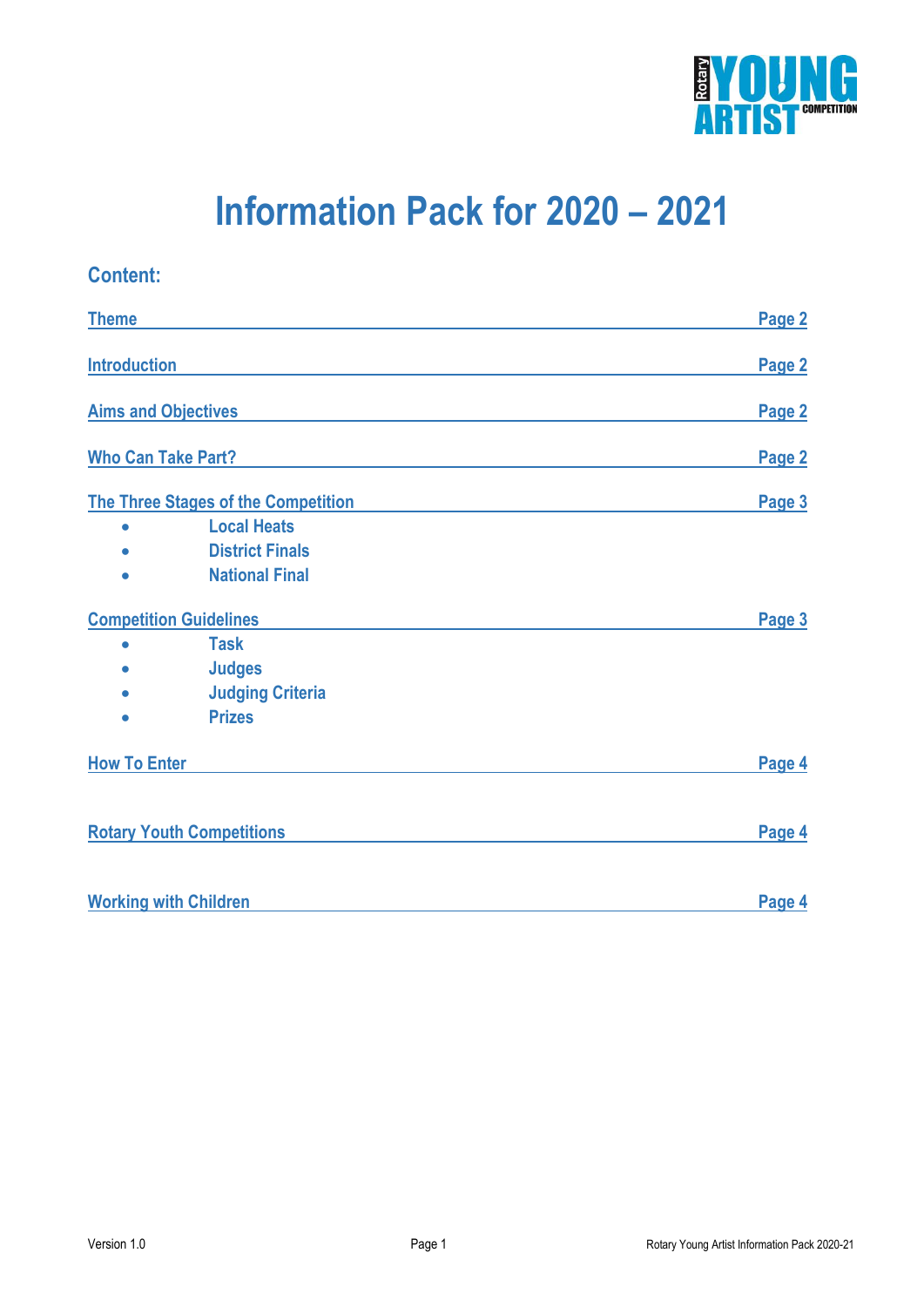

# **Information Pack for 2020 – 2021**

### **THEME – 'WILD NATURE'**

#### **Introduction**

The Young Artist Competition is competition organised and promoted by Rotary International in Great Britain and Ireland (Rotary GB&I).

There are three stages to the competition, each designed to support and encourage the development of artistic skills. Some stages may have more than one round.

#### **Aims and Objectives**

The competition aims to encourage young people to:

- **be creative**
- develop skills in using traditional or contemporary media
- demonstrate interpretation of the topic
- express personal ideas through a selected medium

#### **Who can take part?**

The competition is open to all schools and college communities and those who are home educated, along with any other young peoples' community organisations, for example, community RotaKids, community Interact, Scout Groups, Girl Guides.

There are three age groups:

| Junior:       | 7 to 10 years old  |
|---------------|--------------------|
| Intermediate: | 11 to 13 years old |
| Senior:       | 14 to 17 years old |

Entrants must not be over the upper age parameter for each group on 31 August 2020.

With the age qualifying date of 31st August 2020, it should be noted that some junior entrants may be 11, intermediate entrants may be 14 and some senior entrants may be 18 at the time of some or all the stage competitions i.e. a competitor who may be 17 on 31st August but turns 18 on 1st September is allowed to enter. **Competitors must include their age on the application form.**

#### **Students should enter the competition organised by the local Rotary club through their respective group, as detailed above.**

Competitors, schools, colleges, and organisations may participate in a competition held in a Rotary club outside of their geographical boundary but may compete in only one club or district event.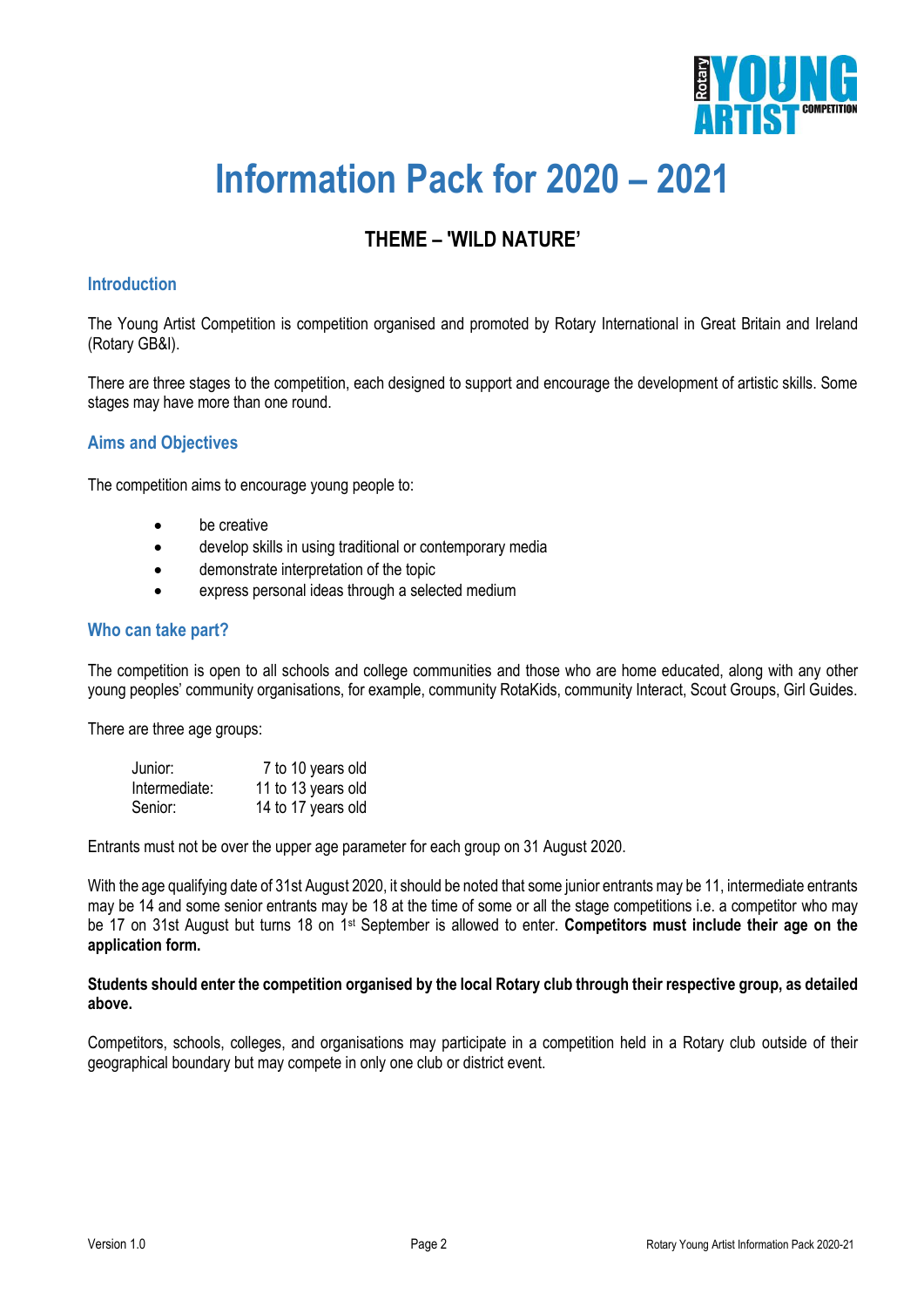

#### **The Three Stages of the Competition**

#### **Local Heats**

These are organised by local Rotary clubs between September and December. The winners of each age group are entered into a district competition.

Local Rotary Clubs can be found by using the club finder facility in the top left-hand corner of the Home Page of the Rotary International in Great Britain and Ireland website [www.rotarygbi.org.](http://www.rotarygbi.org/)

#### **District Competitions**

These are organised by Rotary between January and February. The winners of each age group are entered into the national final.

#### **National Final**

This is organised by Rotary. One entry per age group from each district may be submitted by **Monday 29th March 2021** to the Rotary Support Centre. The competition co-ordinator **Caroline Evans** [young-artist@rotarygbi.org](mailto:young-artist@rotarygbi.org) may be contacted for assistance.

Entrants need to complete an entry form, available from their local Rotary club and submit it along with their artwork, to the stage organiser, by the time specified.

**The dates for local heats and district competitions will be determined locally. Entrants should check dates with their local Rotary club in the first instance.**

#### **Competition Guidelines**

#### **Task**

To produce one finished 2-dimensional, up to a maximum size of A2, unframed, piece of artwork based upon the theme, '**Wild Nature'**

We welcome artwork in the following mediums: Pen & ink, paint, collage or print making

To accompany the submission, each entrant must provide a brief sentence describing the relationship of the artwork to the theme.

Pieces of artwork that are part of a current educational exam portfolio are not eligible for the competition, due to educational exam board regulations

Artwork will not be returned unless specifically requested, but winners' entries will be retained for display at the [Volunteer](https://www.volunteerexpo.co.uk/) [Expo](https://www.volunteerexpo.co.uk/) at the beginning of May 2021.

#### **Judges**

Persons with appropriate skills, appointed by Rotary, will apply the judging criteria below.

#### **Judging Criteria**

Judges will consider technical merit; content and composition; imagination and style.

Only in exceptional circumstances and at the sole discretion of the competition organiser, will correspondence or discussion be entered into following the competition.

#### **Prizes**

At all stages of the competition, competitors will receive a certificate of participation. The national winners will be given an opportunity to participate in a vocational experience in a professional artistic context.